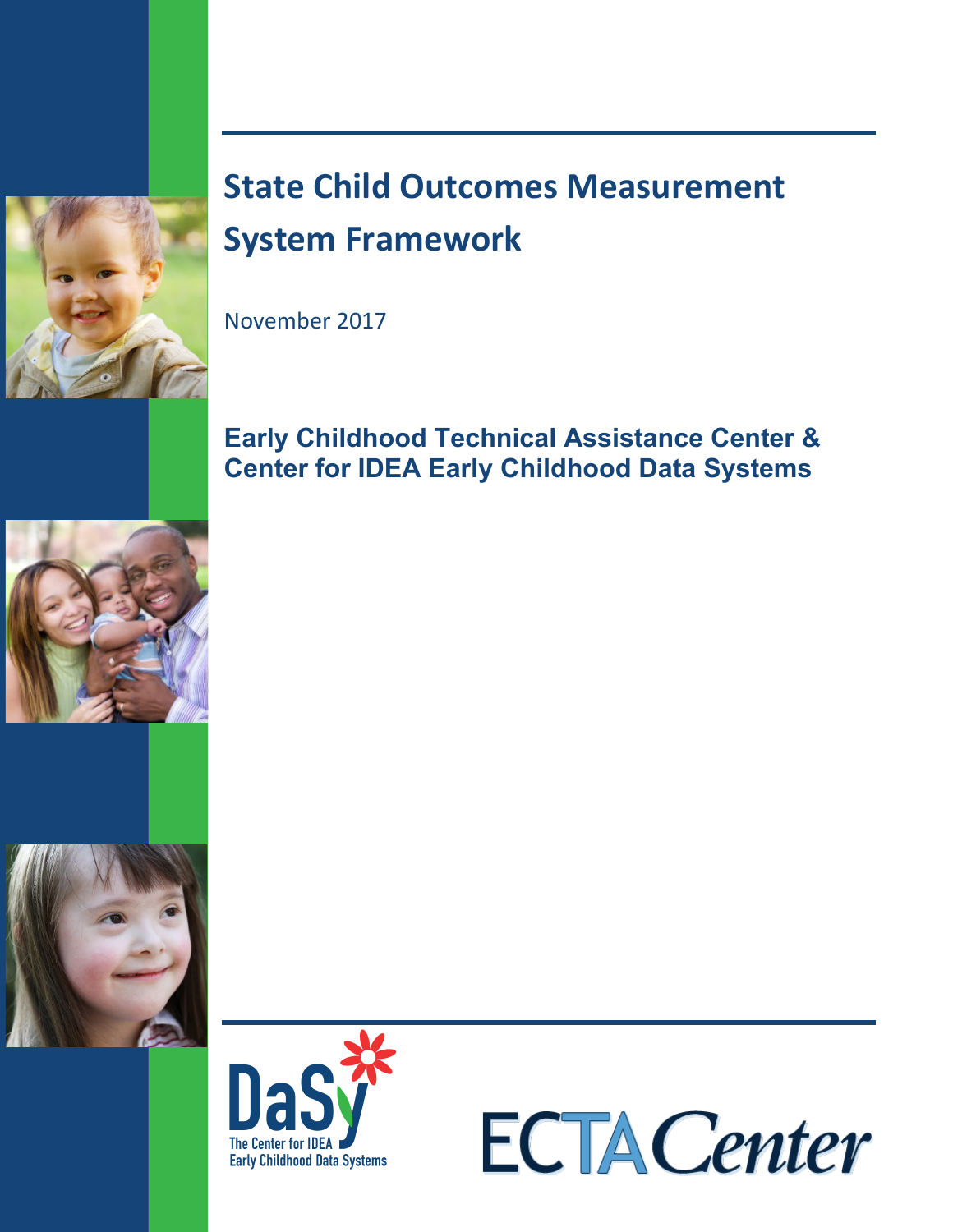#### **Acknowledgments**

This framework was originally developed by the Early Childhood Outcomes (ECO) Center in 2011 with extensive and essential input from state agency and other staff members in seven partner states: California, Colorado, Delaware, Maine, Minnesota, New York, and Ohio. The ECO Center gratefully acknowledged their contributions.

Please cite as: Early Childhood Technical Assistance Center & Center for IDEA Early Childhood Data Systems. (2017). *State child outcomes measurement system framework*. Retrieved from [http://ectacenter.org/eco/pages/childoutcomes.as](http://ectacenter.org/eco/pages/childoutcomes.asp#frameworks)p#frameworks

Version: November 2017

*The contents of this tool and guidance were developed under grants from the U.S. Department of Education, #H326P120002 and #H373Z120002. However, those contents do not necessarily represent the policy of the U.S. Department of Education, and you should not assume endorsement by the Federal Government. Project Officers: Meredith Miceli, Richelle Davis, and Julia Martin Eile.* 

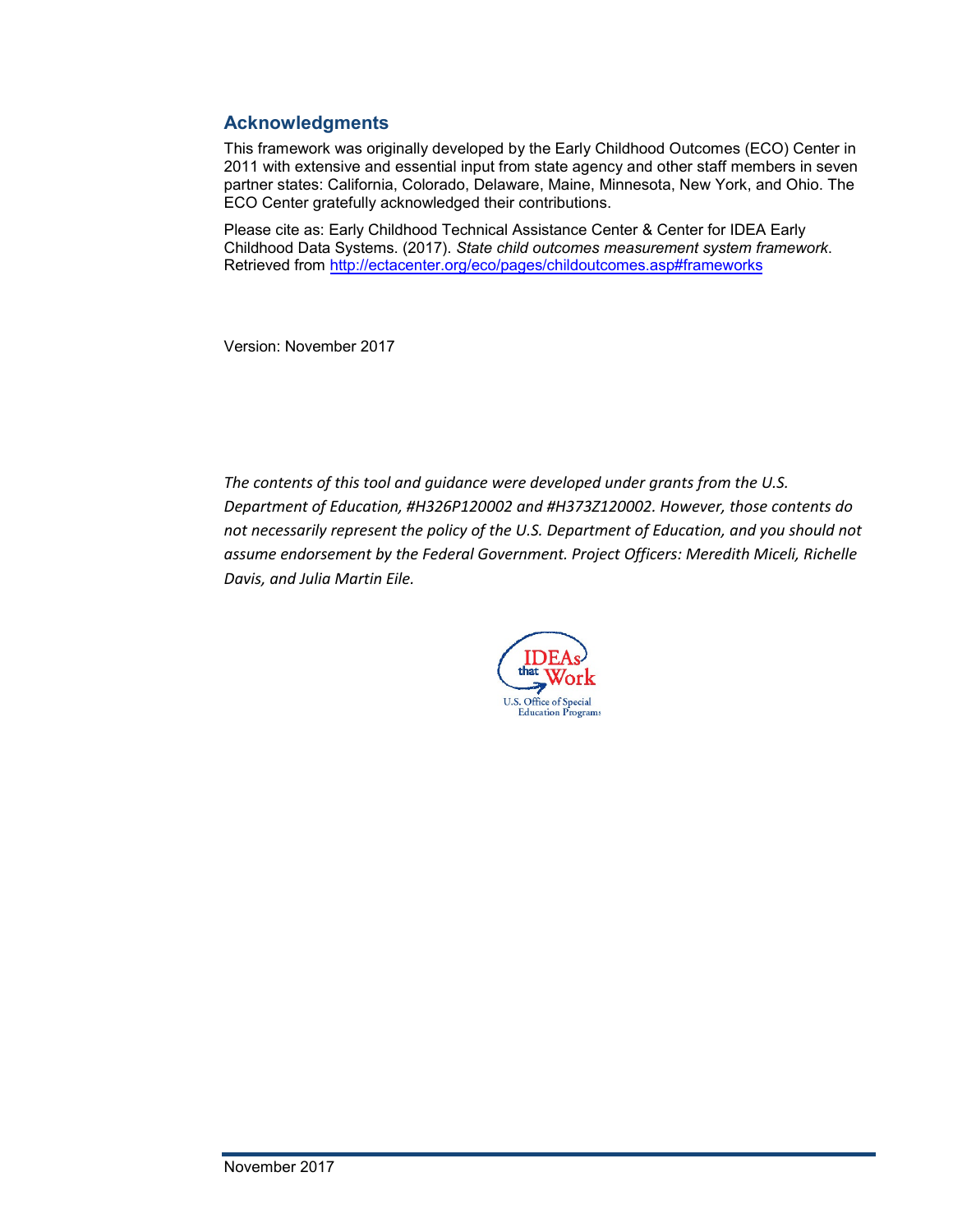#### **State Child Outcomes Measurement System Framework**

The State Child Outcomes Measurement System Framework (S-COMS) is a framework originally developed by the Early Childhood Outcomes (ECO) Center that identifies seven key components of a high-quality child outcomes measurement system at the state level. The S-COMS and two related resources were developed for state Part C and Part B 619/Preschool programs to evaluate and improve their child outcomes measurement system. The S-COMS and the two related resources are:

- **State Child Outcomes Measurement System Framework (S-COMS)** Contains background information and the framework's 7 components, 18 quality indicators and their associated elements of quality. It provides an easy way to review the content of the S-COMS.
- **S-COMS Self-Assessment** An Excel-based tool that provides an automated scoring form for states to rate their child outcomes measurement system on the 18 quality indicators and associated elements and to set priorities for improvement.
- **S-COMS Self-Assessment Guide** Presents general guidance for the self-assessment process and detailed instructions on use of the Excel tool.

The S-COMS applies to all states regardless of their specific child outcomes measurement approach (e.g., Child Outcomes Summary Process, Publishers' online analysis).

The ECO Center had developed the original Child Outcomes Measurement Framework (COMS) in 2011for state use. It was renamed the S-COMS in November 2017 to distinguish it from a similar framework developed for use by local programs, the Local Child Outcomes Measurement System (L-COMS) framework.

The S-COMS retains the component structure of the original COMS and the same set of quality indicators and elements of quality. The rating scales for the quality indicators and elements in the S-COMS were changed, however, with the development of a new automated self-assessment. The rating scales are the same as those in the ECTA/DaSy System Framework Self-Assessment. For more information on the rating scales and how to complete the Self-Assessment, see the *S-COMS Self-Assessment Guide.*

#### **S-COMS Components Purpose** Data Collection and Transmission **Analysis Reporting** Using Data **Evaluation** Cross-system Coordination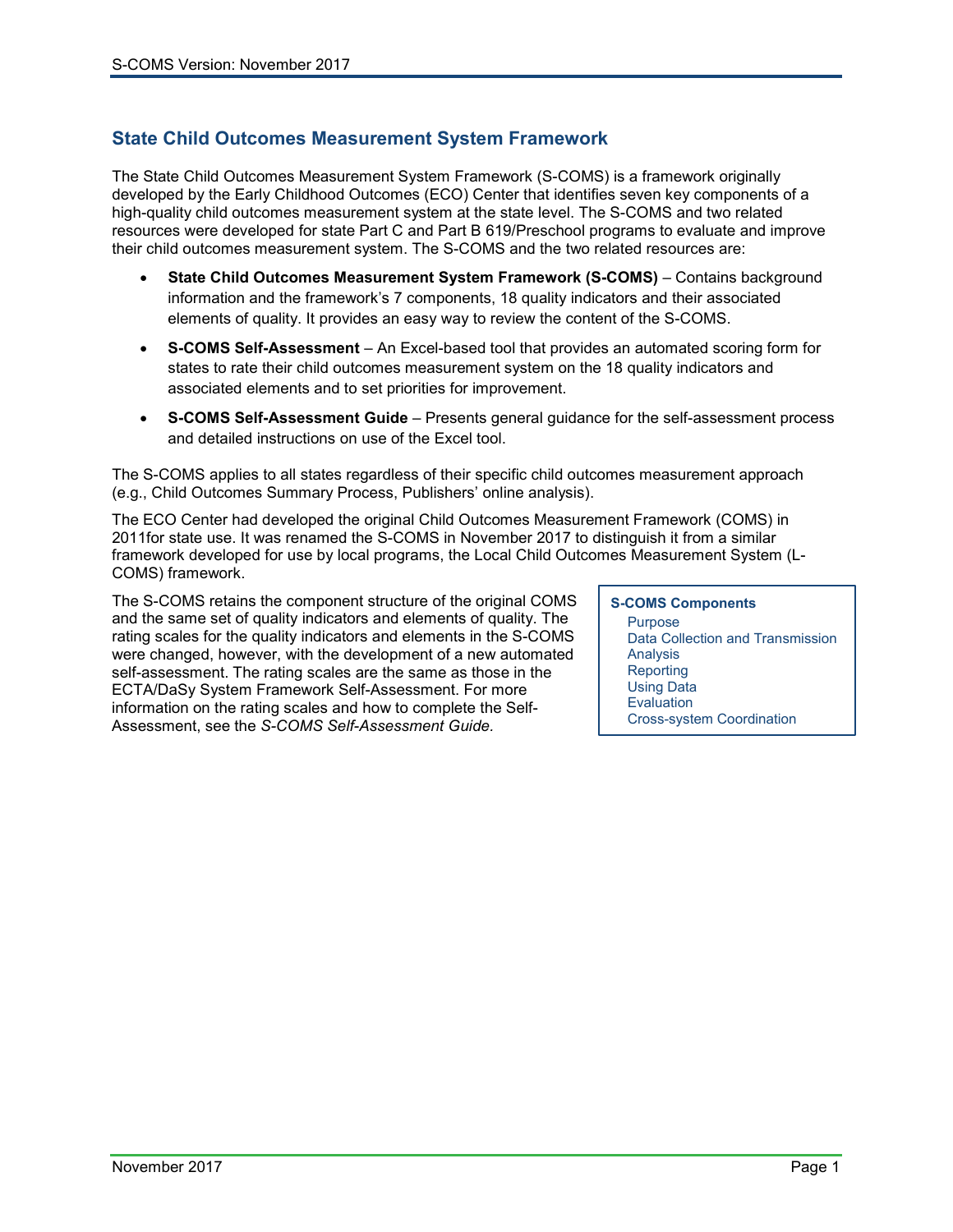# **S-COMS Components and Quality Indicators**

<span id="page-3-0"></span>

| <b>Purpose</b>                                                                                                              |  |
|-----------------------------------------------------------------------------------------------------------------------------|--|
| $PR1.$ State has articulated the purpose(s) of its child outcomes measurement system (COMS).                                |  |
| <b>Data Collection and Transmission</b>                                                                                     |  |
| <b>DC1.</b> Data collection procedures are carried out efficiently and effectively.                                         |  |
| DC2. Providers, supervisors, and others involved in data collection have the required knowledge,<br>skills, and commitment. |  |
| DC3. State's method for entering, transmitting, and storing data is effective and efficient.                                |  |
| <b>Analysis</b>                                                                                                             |  |
| AN1. State identifies accountability and program improvement questions related to child outcomes.                           |  |
| AN2. Local programs identify accountability and program improvement questions related to child<br>outcomes.                 |  |
| AN3. State agency analyzes data in a timely manner.                                                                         |  |
| AN4. Local programs analyze data in a timely manner.                                                                        |  |
| AN5. State agency ensures completeness and accuracy of data.                                                                |  |
| <b>Reporting</b>                                                                                                            |  |
| RP1. State agency interprets, reports, and communicates information related to child outcomes.                              |  |
| RP2. Local programs interpret, report, and communicate information related to child outcomes.                               |  |
| <b>Using Data</b>                                                                                                           |  |
| UD1. State agency makes regular use of information on child outcomes to improve programs.                                   |  |
| UD2. Local programs make regular use of information on child outcomes to improve programs.                                  |  |
| <b>Evaluation</b>                                                                                                           |  |
| <b>EV1.</b> State evaluates its COMS regularly.                                                                             |  |
| <b>Cross-system Coordination</b>                                                                                            |  |
| CC1. Part C and Part B 619 coordinate child outcomes measurement.                                                           |  |
| CC2. Child outcomes measurement is integrated across early childhood (EC) programs statewide.                               |  |
| CC3. Child outcomes measurement is aligned with state's early learning guidelines/standards.                                |  |
| CC4. State has a longitudinal data system to link child outcomes data from EC program participation<br>to K-12 data.        |  |

Proceed to **next page**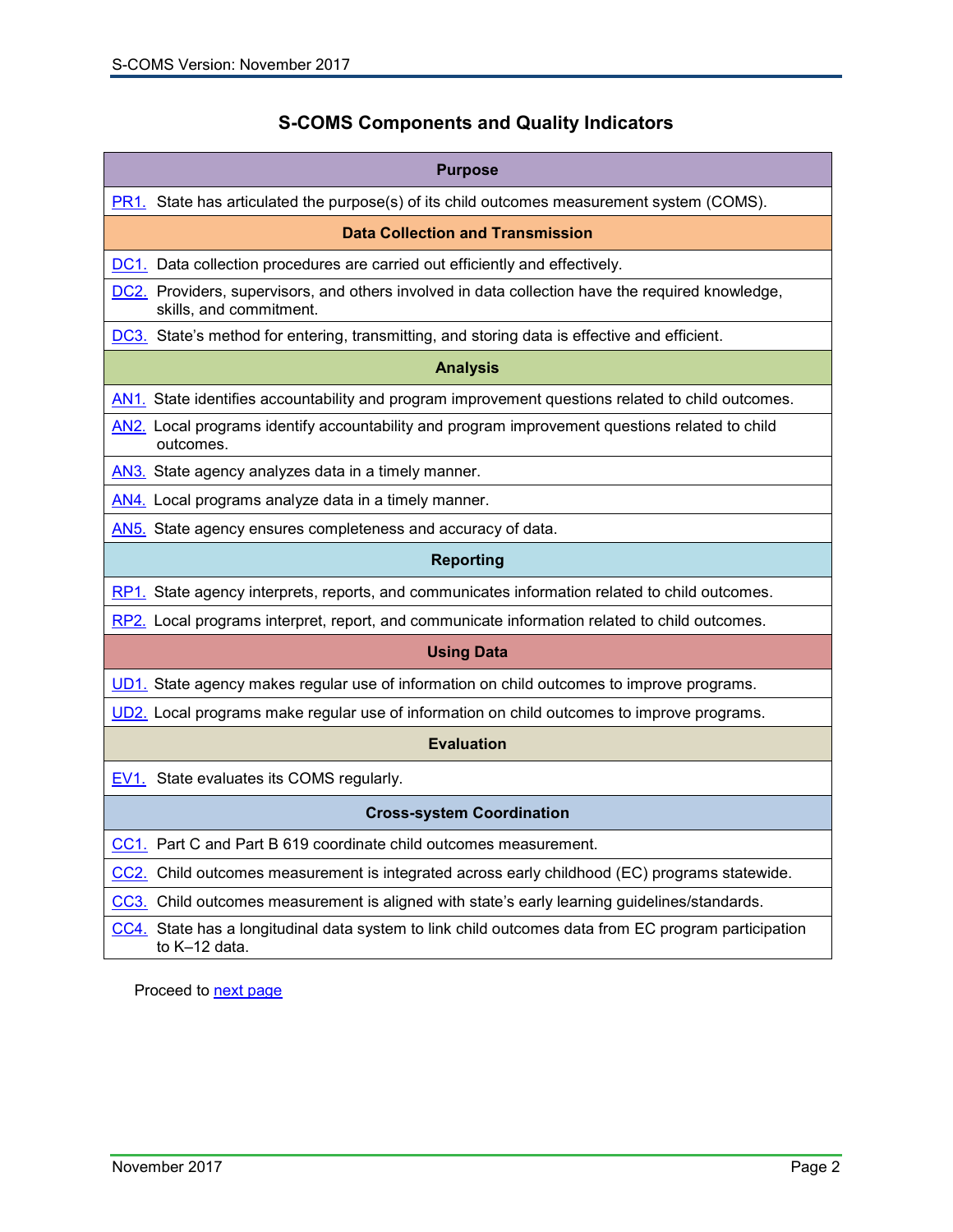<span id="page-4-0"></span>

|                                                                                 | <b>PURPOSE</b>                                                                                                                                          |
|---------------------------------------------------------------------------------|---------------------------------------------------------------------------------------------------------------------------------------------------------|
| <b>Quality Indicator PR1:</b> State has articulated the purpose(s) of its COMS. |                                                                                                                                                         |
| <b>Elements of Quality</b>                                                      |                                                                                                                                                         |
| PR <sub>1</sub> a.                                                              | Written statement addresses why data are being collected and how data will be used.<br>Statement specifies who will use the data and for what purposes. |
| PR <sub>1</sub> b.                                                              | Purposes include meeting reporting requirements and providing ongoing information for data-<br>based decision-making for program improvement.           |
|                                                                                 | PR1c. Statement is easily accessible to local administrators, providers, and general public.                                                            |
|                                                                                 | PR1d. Stakeholders are involved in development of the purposes.                                                                                         |
|                                                                                 | PR1e. Families receiving services are fully informed of the purposes of collecting data on outcomes.                                                    |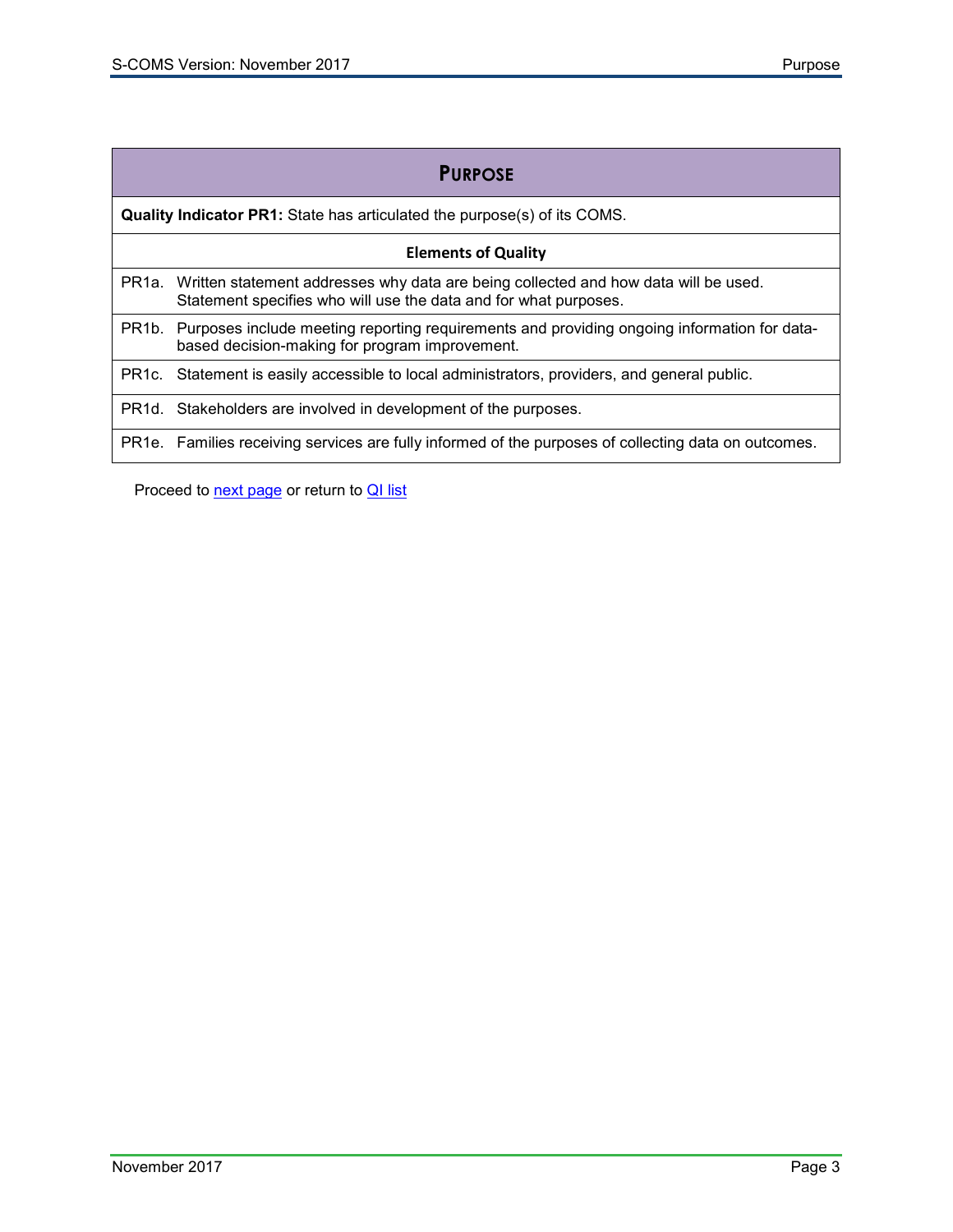<span id="page-5-0"></span>

| <b>DATA COLLECTION AND TRANSMISSION</b> |                                                                                                                                                             |  |
|-----------------------------------------|-------------------------------------------------------------------------------------------------------------------------------------------------------------|--|
|                                         | <b>Quality Indicator DC1:</b> Data collection <sup>1</sup> procedures are carried out efficiently and effectively.                                          |  |
|                                         | <b>Elements of Quality</b>                                                                                                                                  |  |
|                                         | DC1a. State has comprehensive written policies and procedures describing the data collection and<br>transmission approach.                                  |  |
|                                         | DC1b. Policies and procedures are clear and readily accessible.                                                                                             |  |
|                                         | DC1c. Procedures are revised as necessary based on needs of field or state agency; systematic<br>process exists for communicating changes in timely manner. |  |
|                                         | DC1d. Families are fully informed about the data collection.                                                                                                |  |
|                                         | DC1e. State data collection procedures have the capability to produce valid and reliable data.                                                              |  |
| DC1f.                                   | Processes are available to facilitate efficient and complete data collection.                                                                               |  |
| DC1g.                                   | State has evidence that the data collection procedures are being implemented with high<br>fidelity.                                                         |  |
| DC1h.                                   | Data collection procedures are institutionalized throughout the state; implementation remains<br>stable through staff changes.                              |  |
| DC <sub>1i</sub> .                      | There is no duplication in the collection of data elements.                                                                                                 |  |
| DC <sub>1</sub> j.                      | Ongoing support and technical assistance for data collection issues are readily available;<br>problems are addressed in a timely fashion.                   |  |
| DC1k.                                   | Overall state monitoring includes monitoring of outcomes data collection procedures.                                                                        |  |
| <b>DC1I.</b>                            | If state is sampling, sampling procedures produce a representative sample of sufficient size.<br>(Select "Not applicable" if not sampling.)                 |  |
|                                         | DC1m. Data collection methods are aligned with the purposes the state wants to address.                                                                     |  |
|                                         | DC1n. Stakeholders are involved in deciding on the data collection methods.                                                                                 |  |
|                                         | $^1$ Data collection refers to the set of activities resulting in good outcomes data, e.g., administration and scoring of                                   |  |

<sup>1</sup>*Data collection* refers to the set of activities resulting in good outcomes data, e.g., administration and scoring of assessment tool(s) either as stand-alone data or as a data source for the Child Outcomes Summary (COS) rating, discussion of multiple sources of information to select COS rating.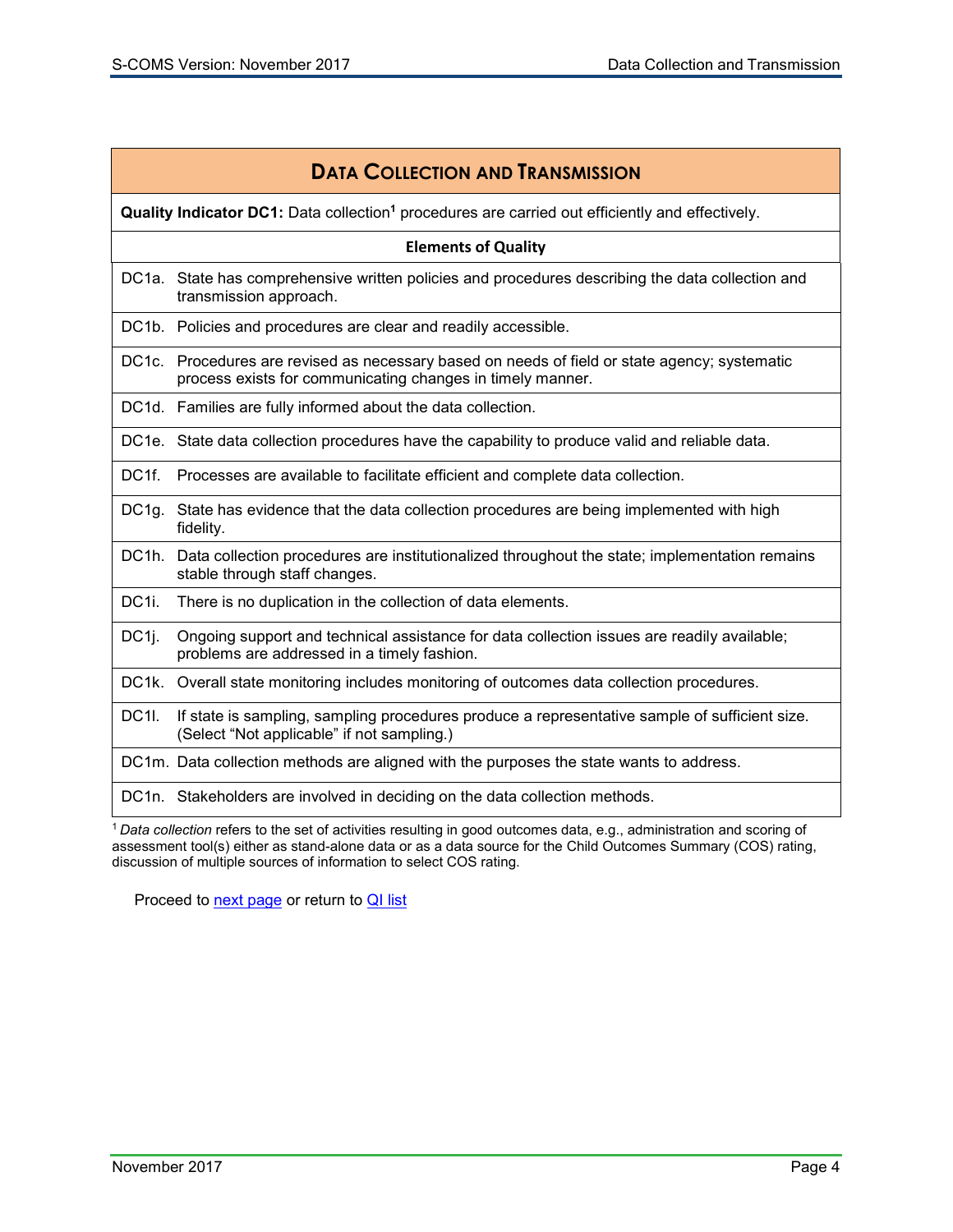## **DATA COLLECTION AND TRANSMISSION**

<span id="page-6-0"></span>**Quality Indicator DC2:** Providers, supervisors, and others involved in data collection have the required knowledge, skills, and commitment. **2**

#### **Elements of Quality**

| DC2a. Professional development is consistent with and incorporates information in policies and |
|------------------------------------------------------------------------------------------------|
| procedures addressing outcomes data collection.                                                |

- DC2b. State has written requirements/expectations for professional development for data collection and supervision of data collection.
- DC2c. State has articulated competencies related to data collection for all those involved in child outcomes measurement.
- DC2d. Professional development for data collection is integrated into overall professional development for service delivery.
- DC2e. New staff members are trained in data collection procedures before they are expected to provide data.
- DC2f. State has process for ensuring staff have been trained and have the requisite competencies.

DC2g. State has evidence that all or almost all staff have the competencies.

DC2h. State has procedures in place to address questions or issues when they arise.

DC2i. State has ongoing feedback loop to evaluate and revise professional development.

<sup>2</sup> Good assessment procedures are essential for valid child outcomes data. Examining the quality of assessment procedures is beyond the scope of this scale but state and local staff are encouraged to familiarize themselves with the principles of good assessment and examine the extent to which these principles are being consistently applied.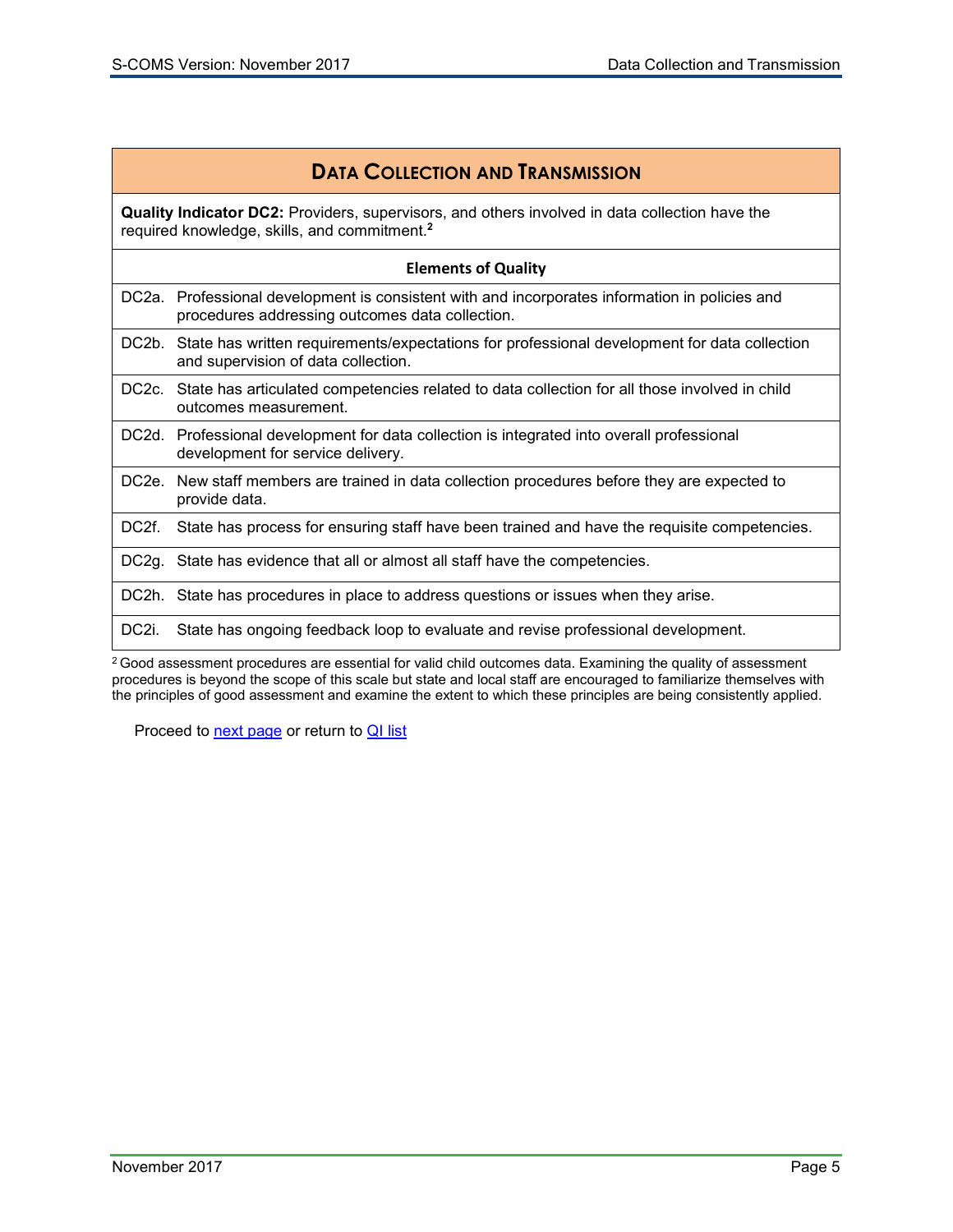# **DATA COLLECTION AND TRANSMISSION**

<span id="page-7-0"></span>**Quality Indicator DC3:** State's method for entering, transmitting, and storing data is effective and efficient.

|                    | <b>Elements of Quality</b>                                                                                       |
|--------------------|------------------------------------------------------------------------------------------------------------------|
|                    | DC3a. Data elements to be used for outcome analyses are entered efficiently and accurately.                      |
| DC3b.              | Systematic checks on data entry are in place.                                                                    |
| DC <sub>3</sub> c. | Those entering and transmitting data have access to necessary hardware and software and<br>know how to use them. |
|                    | DC3d. Technology support is effective.                                                                           |
|                    | DC3e. Procedures in place to communicate updates to data system.                                                 |
| DC3f.              | State and locals have real-time access to the data. Data system is web-based.                                    |
| DC3q.              | Child-level outcomes data can follow child across programs/districts electronically as needed.                   |
|                    | DC3h. All data elements are entered only once (no duplication of data entry).                                    |
| DC3i.              | Those handling data understand and protect confidentiality.                                                      |
| DC3j.              | Data system protects confidential information.                                                                   |
| DC3k.              | Protocols for archiving data are in place.                                                                       |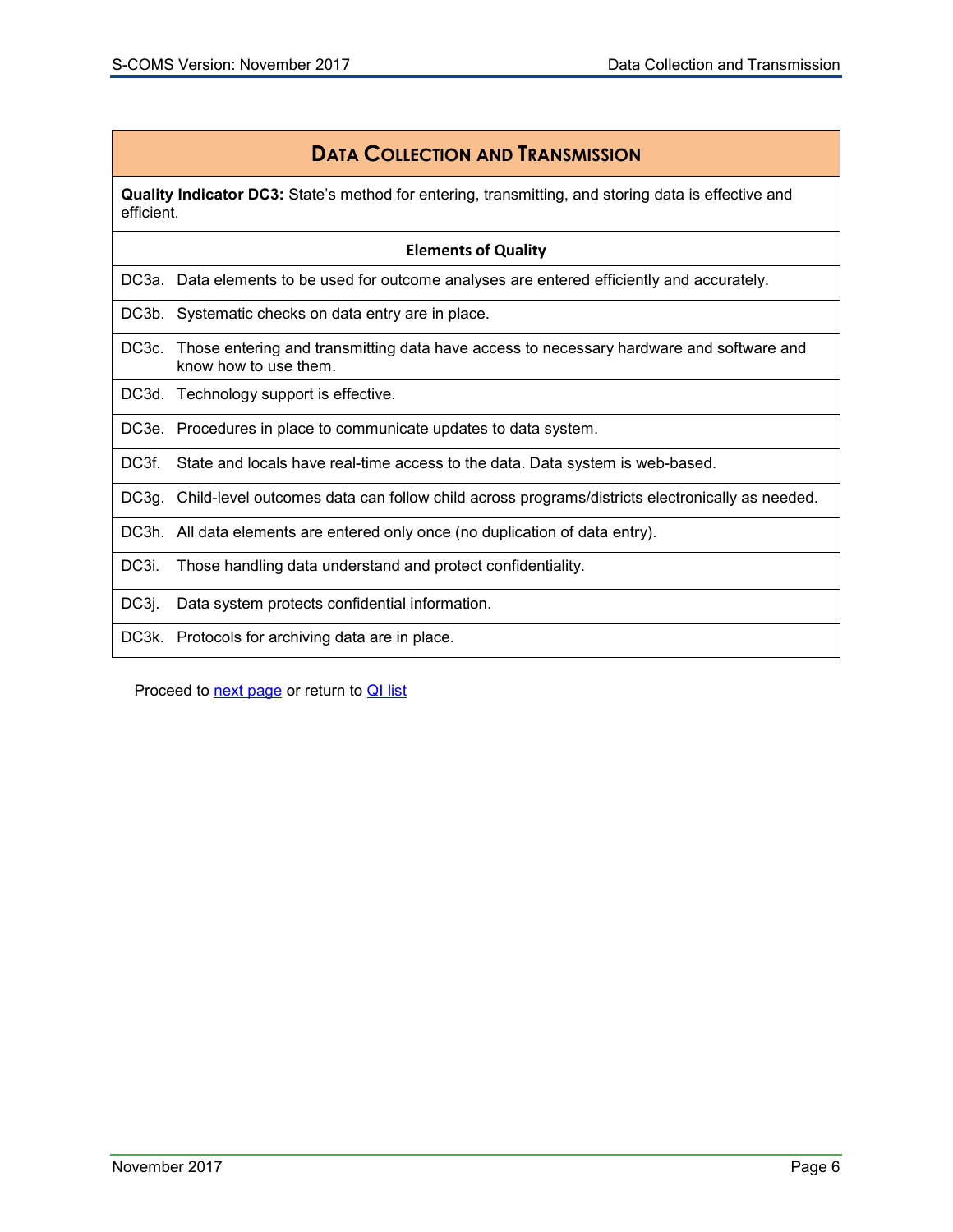<span id="page-8-0"></span>

|                    | <b>ANALYSIS</b>                                                                                                                                                   |  |
|--------------------|-------------------------------------------------------------------------------------------------------------------------------------------------------------------|--|
|                    | Quality Indicator AN1: State identifies accountability and program improvement questions related to<br>child outcomes.                                            |  |
|                    | <b>Elements of Quality</b>                                                                                                                                        |  |
|                    | AN1a. State has a written set of publicly available accountability and program improvement questions<br>related to child outcomes.                                |  |
| AN <sub>1</sub> b. | The questions were developed with broad stakeholder input, including families.                                                                                    |  |
| AN <sub>1</sub> c. | The questions are consistent with purposes of the state's child outcomes measurement<br>system.                                                                   |  |
| AN <sub>1</sub> d. | The questions address how outcomes relate to child, family, service, and system<br>characteristics and family experiences with the service system.                |  |
| AN1e.              | Answers to the questions will provide useful information for accountability and program<br>improvement.                                                           |  |
| AN <sub>1f.</sub>  | A process is in place for regularly reviewing and revising the questions.                                                                                         |  |
| AN1g.              | State has policy or guidance that addresses local program responsibilities with regard to the<br>development of accountability and program improvement questions. |  |
| AN <sub>1</sub> h. | State helps to build the capacity of local programs to develop accountability and program<br>improvement questions.                                               |  |
|                    |                                                                                                                                                                   |  |

AN1i. The questions address key components of the service delivery system.

<span id="page-8-1"></span>**Quality Indicator AN2:** Local programs identify accountability and program improvement questions related to child outcomes.

*Does the state have a process for systematically collecting information from local programs about are identifying accountability and program improvement questions related to child outcomes? If yes, complete the element ratings; otherwise, select "no."*

| <b>Elements of Quality</b> |                                                                                                                                              |
|----------------------------|----------------------------------------------------------------------------------------------------------------------------------------------|
|                            | AN2a. Local programs have a written set of publicly available accountability and program<br>improvement questions related to child outcomes. |
|                            | AN2b. The questions were developed with broad stakeholder input, including families.                                                         |
|                            | AN2c. The questions are aligned with the vision and purposes of the state's outcomes measurement<br>system.                                  |
|                            | AN2d. The questions address how outcomes relate to child, family, and service characteristics.                                               |
|                            | AN2e. Answers to the questions will provide useful information for accountability and program<br>improvement.                                |
| AN <sub>2</sub> f.         | A process is in place for regularly reviewing and revising the questions.                                                                    |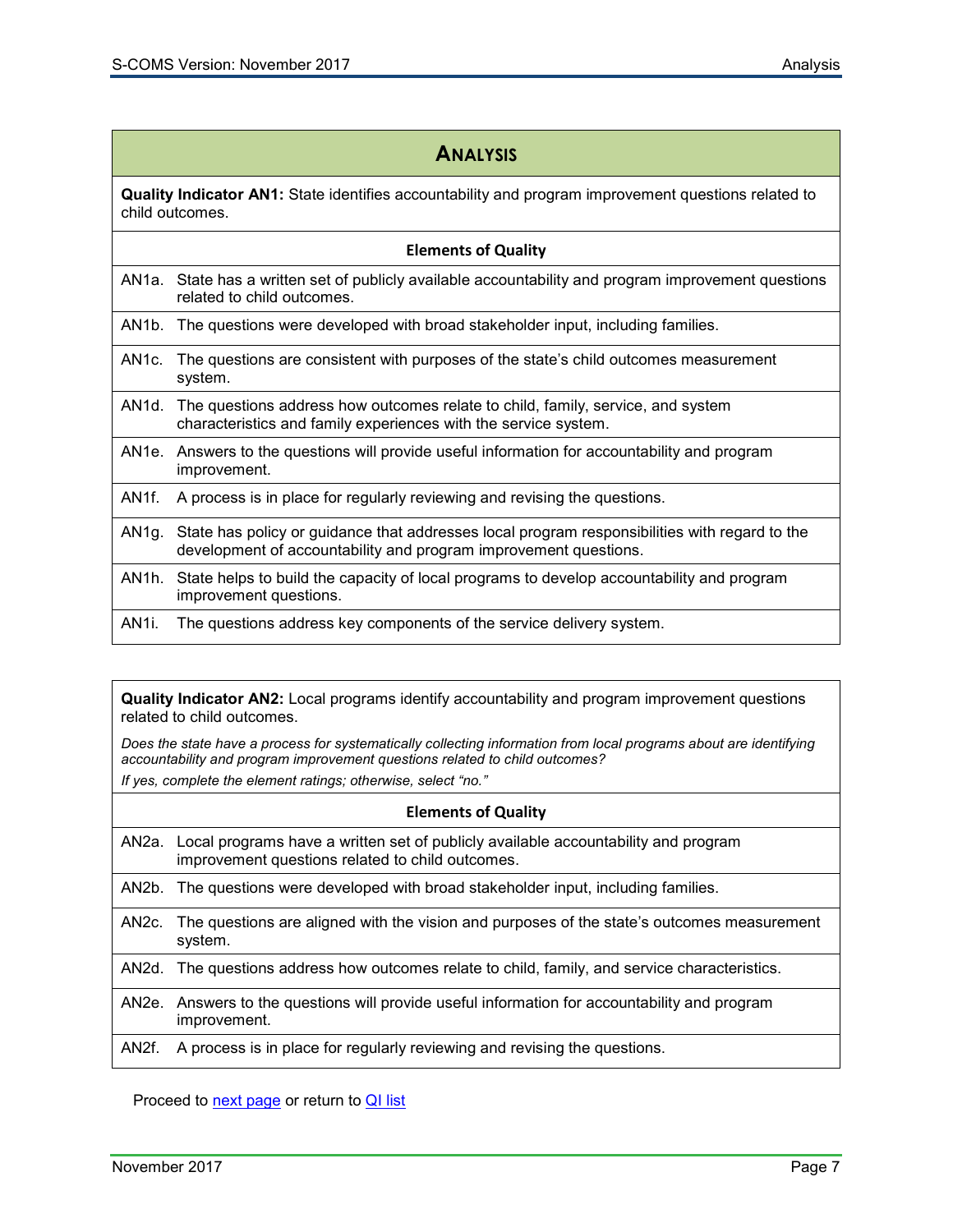<span id="page-9-0"></span>

| Quality Indicator AN3: State agency analyzes data in a timely manner. |
|-----------------------------------------------------------------------|
|-----------------------------------------------------------------------|

|                    | <b>Elements of Quality</b>                                                                                      |
|--------------------|-----------------------------------------------------------------------------------------------------------------|
|                    | AN3a. State has sufficient resources to conduct data analyses in a timely and accurate manner.                  |
|                    | AN3b. State can access all data elements necessary to address state-level questions.                            |
|                    | AN3c. State conducts analyses to address accountability and program improvement questions at<br>least annually. |
|                    | AN3d. State conducts additional ad hoc analyses as needed.                                                      |
|                    | AN3e. State thoroughly documents analyses so they can be independently replicated.                              |
| AN <sub>3</sub> f. | State provides support to local programs to build capacity to analyze data.                                     |
| AN3g.              | State has policy or guidance that addresses local program responsibilities with regard to data<br>analysis.     |

<span id="page-9-1"></span>**Quality Indicator AN4:** Local programs analyze data in a timely manner.

*Does the state have a process for collecting information from local programs about whether local programs are analyzing information related to child outcomes? If yes, complete the element ratings; otherwise select "no."*

#### **Elements of Quality**

AN4a. Local programs can access all the data elements necessary to address their accountability and program improvement questions.

AN4b. Local programs conduct analyses or work with another entity to conduct analyses in a timely and accurate manner.

AN4c. Local programs keep records as to how the analyses were conducted.

<span id="page-9-2"></span>**Quality Indicator AN5:** State agency ensures completeness and accuracy of data.

|                    | <b>Elements of Quality</b>                                                                                                 |
|--------------------|----------------------------------------------------------------------------------------------------------------------------|
| AN5a.              | State implements a process for checking the completeness and accuracy of the data.                                         |
| AN5b.              | Results of process provide evidence that the data are high quality for the intended purposes.                              |
| AN5c.              | Local programs implement a process for checking the completeness and accuracy of their own<br>data.                        |
| AN5d.              | State regularly tracks missing and incomplete data and has implemented a plan for reducing<br>missing and incomplete data. |
|                    | AN5e. Levels of missing or incomplete data are less than 5% of cases.                                                      |
| AN <sub>5f</sub> . | The data are representative within all local programs.                                                                     |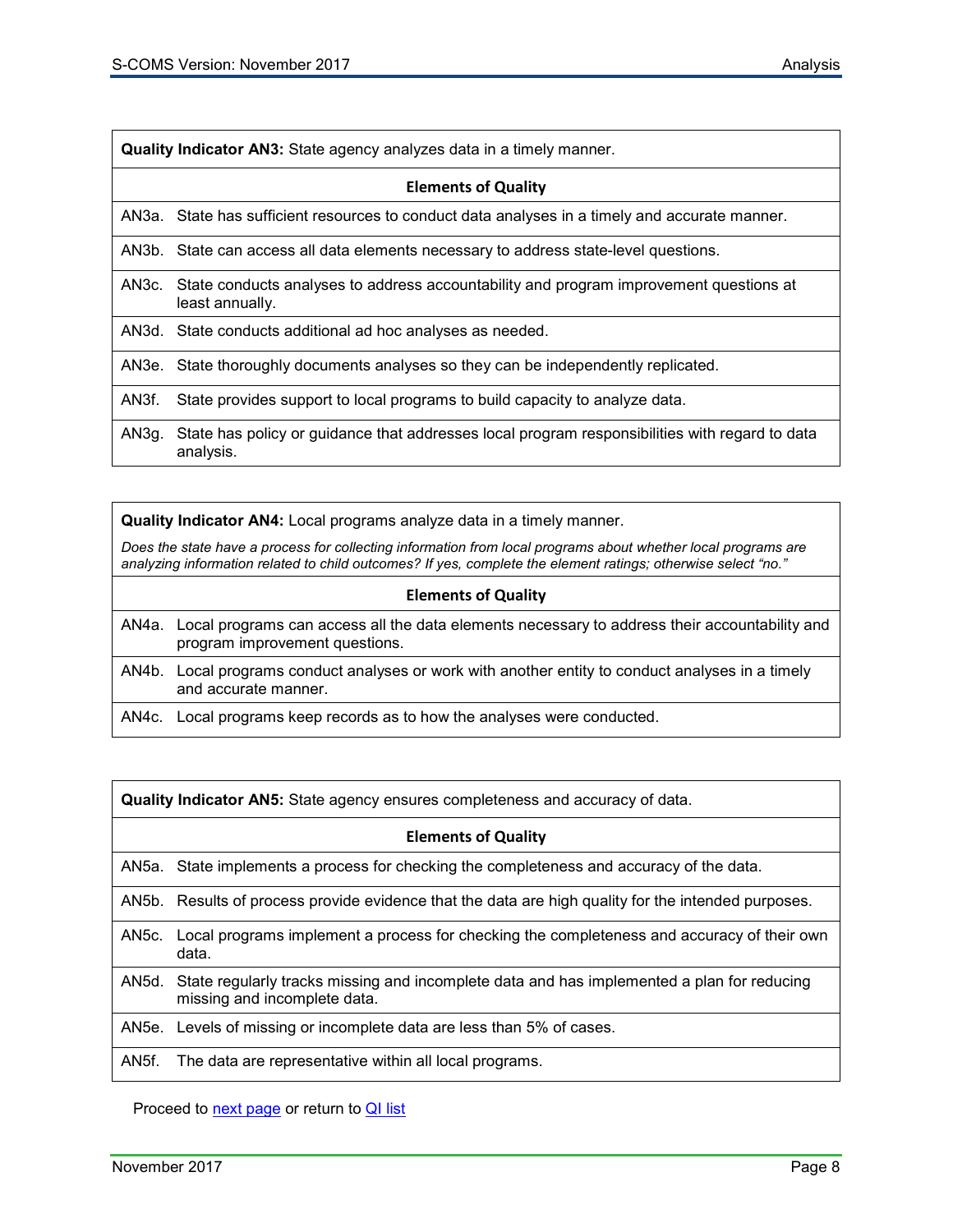#### **REPORTING**

<span id="page-10-0"></span>**Quality Indicator RP1:** State agency interprets, reports, and communicates information related to child outcomes.

#### **Elements of Quality**

- RP1a. State has developed a comprehensive plan for interpreting, reporting, and communicating evidence related to child outcomes to relevant audiences, including families.
- RP1b. State has procedures in place to address confidentiality issues raised by analyses that produce cells with small numbers.
- RP1c. State agency conducts systematic and comprehensive review of analyses including consideration of possible interpretations about child outcomes and the relationships between outcomes and child, family, service, and system characteristics per the state's questions.
- RP1d. Representative stakeholders are included in the process of review and interpretation. Interpretation reflects stakeholder input.
- RP1e. State agency leadership is knowledgeable about the child outcomes and can explain results to relevant audiences.
- RP1f. State communicates results to target audiences for intended purposes in appropriate formats.
- RP1g. State provides support to local programs related to interpreting and reporting child outcomes data.
- RP1h. State has policy or guidance that addresses local program responsibilities with regard to interpreting and reporting child outcomes data.

<span id="page-10-1"></span>**Quality Indicator RP2:** Local programs interpret, report, and communicate information related to child outcomes.

*Does the state have a process for systematically collecting information from local programs about interpreting, reporting, and communicating information related to child outcomes? If yes, complete the element ratings; otherwise, select "no."* 

# **Elements of Quality**

RP2a. Local programs interpret, report, and communicate information related to child outcomes in a manner appropriate to the size of the program.

- RP2b. Local programs have procedures in place to address confidentiality issues raised by analyses that produce cells with small numbers.
- RP2c. Local programs conduct systematic and comprehensive review of analyses including consideration of possible interpretations about child outcomes and the relationships between outcomes and child, family, service, and system characteristics per the program's questions.

RP2d. Local programs include representative stakeholders in the process of developing interpretations. Interpretations reflect stakeholder input.

- RP2e. Local programs have staff who are knowledgeable about the child outcomes and can explain results to relevant audiences.
- RP2f. Local programs communicate results to target audiences for intended purposes in appropriate formats.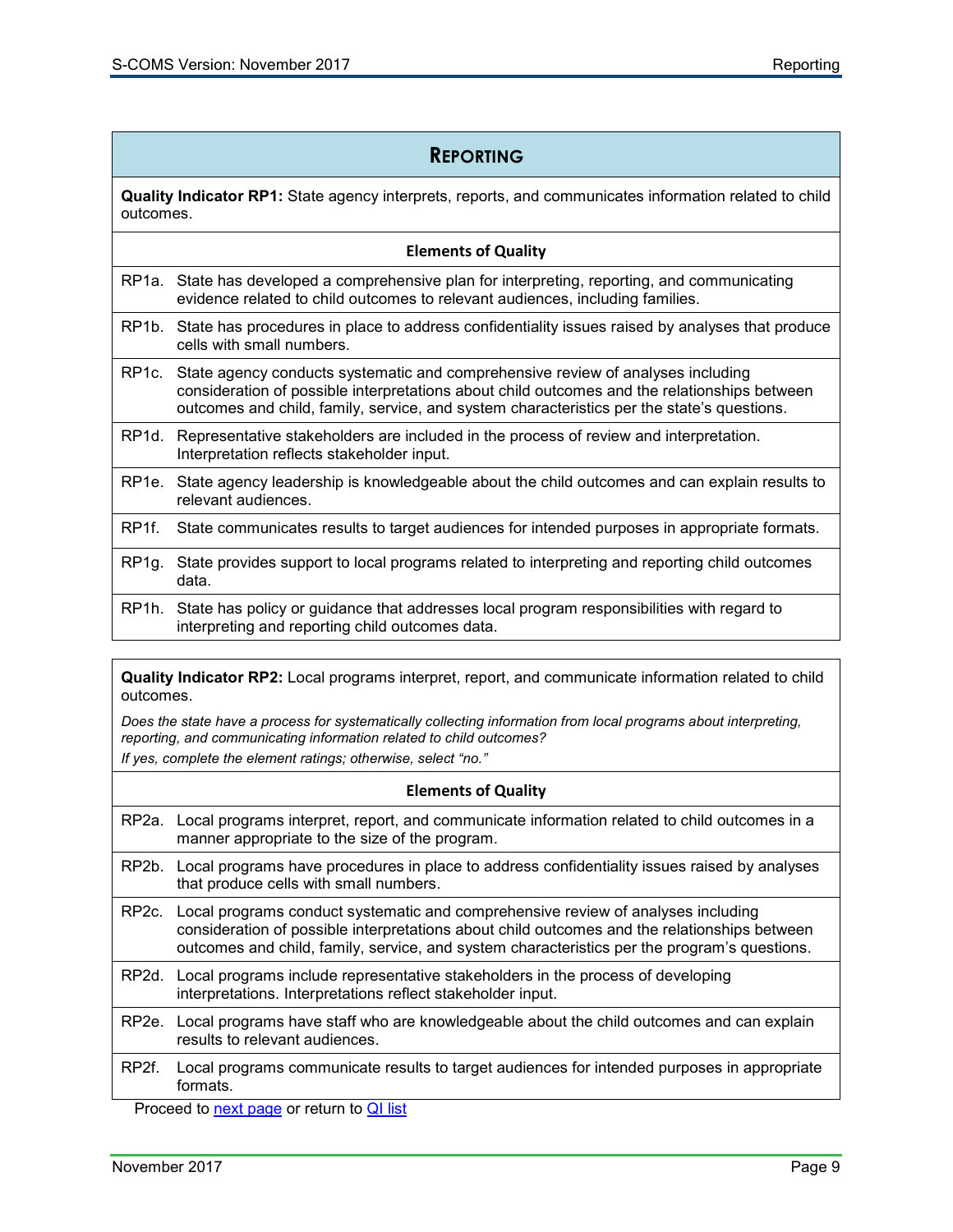### **USING DATA**

<span id="page-11-0"></span>**Quality Indicator UD1:** State agency makes regular use of information on child outcomes to improve programs.

#### **Elements of Quality**

UD1a. State regularly implements a stakeholder process that includes families for considering the implications of child outcomes and other data.

UD1b. As appropriate, state identifies some local programs for targeted support and then works with these programs to jointly develop action plans.

UD1c. State identifies statewide systemic goals for improvement.

UD1d. State develops a comprehensive plan for program improvement.

UD1e. State implements and evaluates program improvement activities on a regular cycle.

UD1f. State provides support to local programs related to use of child outcomes data.

UD1g. State has policy or guidance that addresses local program responsibilities with regard to use of data for program improvement.

<span id="page-11-1"></span>**Quality Indicator UD2:** Local programs make regular use of information on child outcomes to improve programs.

*Does the state have a process for systematically collecting information from local programs about making regular use of data to improve child outcomes?*

*If yes, complete the element ratings; otherwise, select "no."*

#### **Elements of Quality**

UD2a. All local programs regularly implement a stakeholder process that includes families for considering the implications of child outcomes data and other data.

UD2b. Local programs use data to develop a comprehensive plan for program improvement.

UD2c. All local programs implement and evaluate program improvement activities on a regular cycle.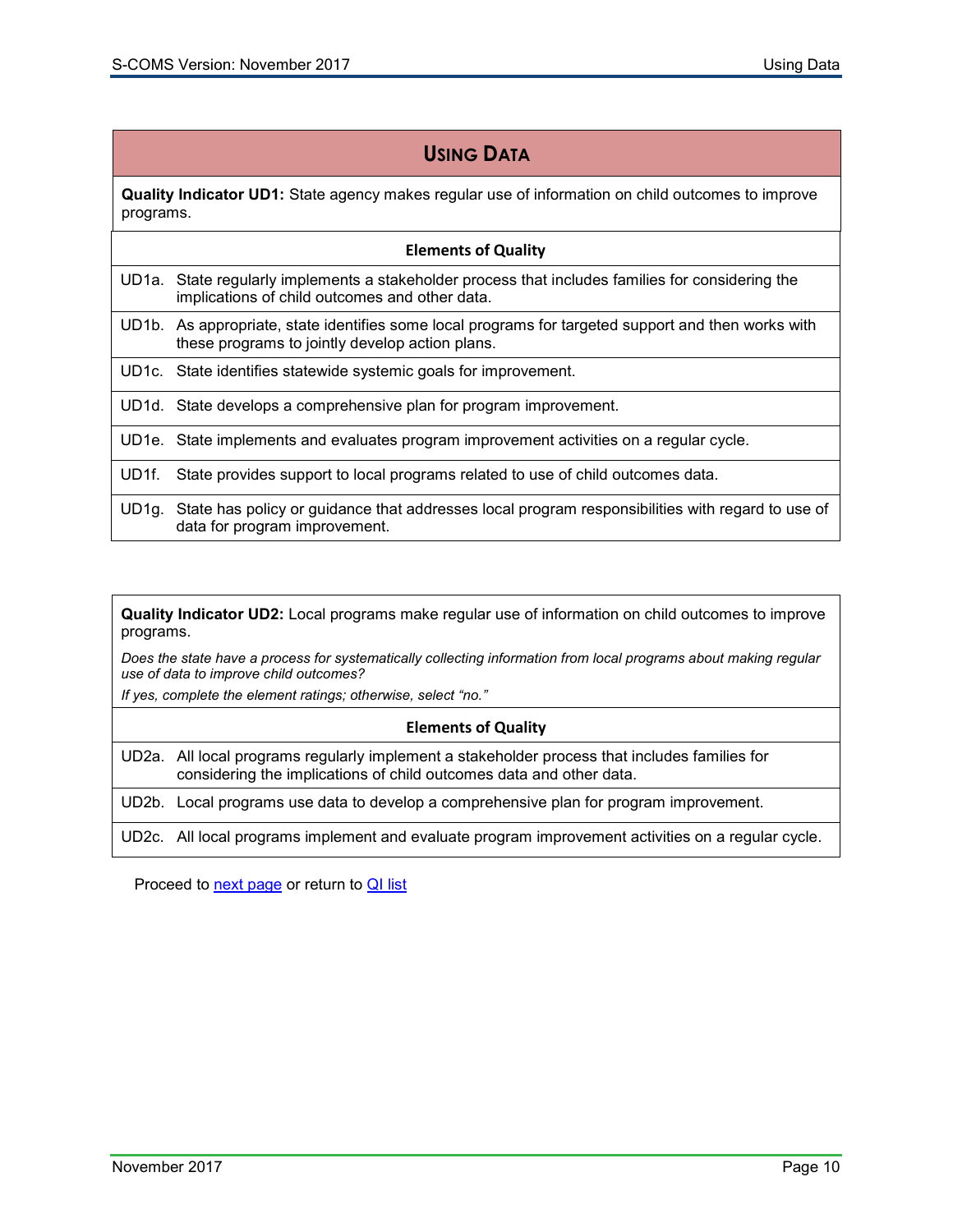| <b>EVALUATION</b> |
|-------------------|
|-------------------|

<span id="page-12-0"></span>**Quality Indicator EV1:** State evaluates its COMS regularly. 3

#### **Elements of Quality**

EV1a. State regularly develops/updates a comprehensive evaluation plan addressing whether the individual components of COMS are being implemented as planned/with fidelity, each component is producing its intended results, and the outcomes system as a whole is accomplishing its intended purposes.

EV1b. State implements its evaluation strategies according to plan.

EV1c. State regularly uses evaluation results to improve COMS components and improve the effectiveness of the outcomes system and to revise the evaluation plan.

3 Some quality indictors include elements that address evaluation: DC2, UD1, and UD2.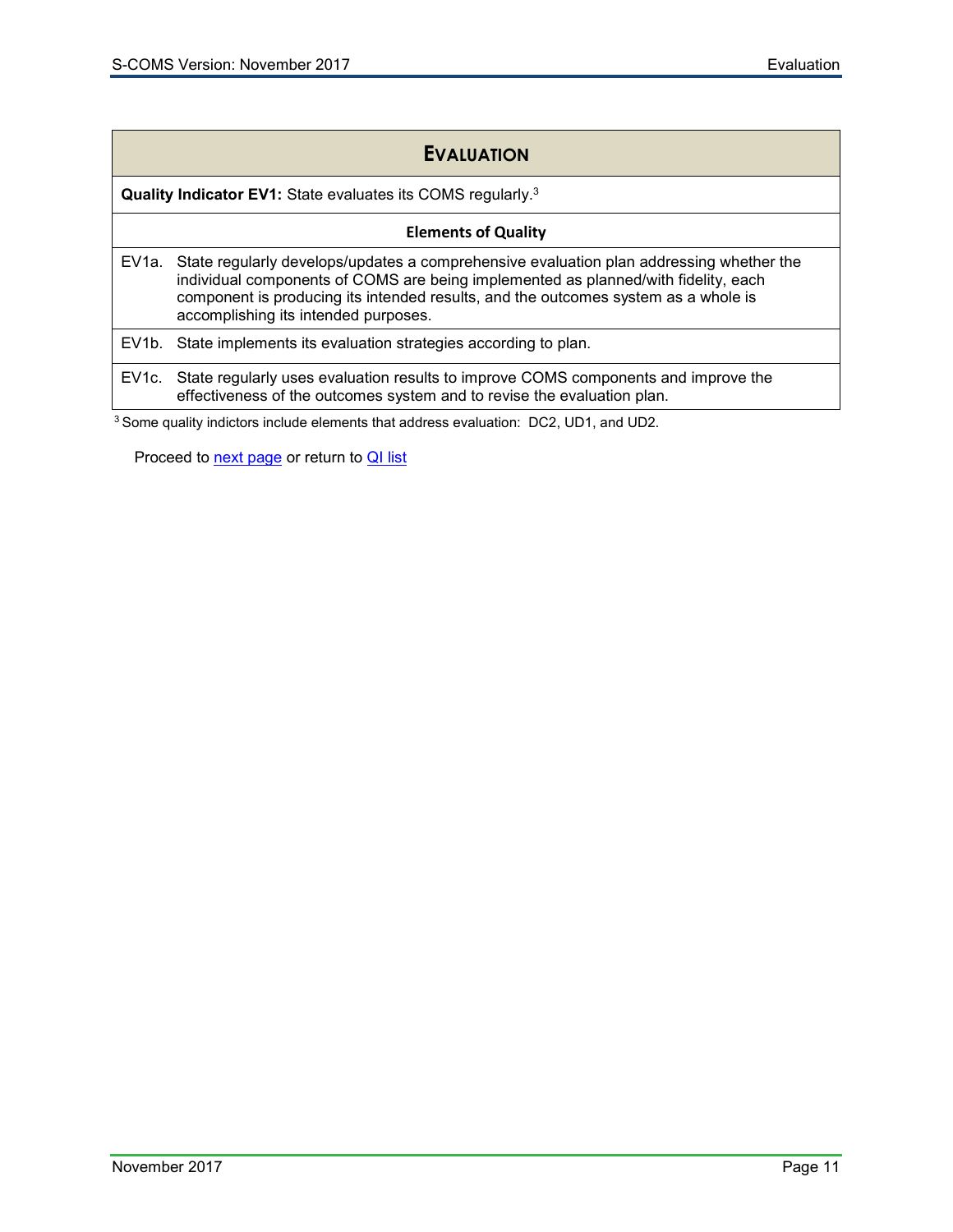<span id="page-13-0"></span>

| <b>CROSS-SYSTEM COORDINATION</b>                                                           |                                                                                                                                                                |
|--------------------------------------------------------------------------------------------|----------------------------------------------------------------------------------------------------------------------------------------------------------------|
| <b>Quality Indicator CC1:</b> Part C and Part B 619 coordinate child outcomes measurement. |                                                                                                                                                                |
| <b>Elements of Quality</b>                                                                 |                                                                                                                                                                |
|                                                                                            | CC1a. State has policies about Part C and Part B 619 outcomes measurement coordination at local<br>and state levels.                                           |
|                                                                                            | CC1b. Part C and Part B 619 regularly communicate about outcomes data issues.                                                                                  |
|                                                                                            | CC1c. Part C and Part B 619 use the same approach for measuring child outcomes or have a<br>process for cross-walking different approaches to a common metric. |
|                                                                                            | CC1d. Part C and Part B 619 jointly conduct COMS activities.                                                                                                   |
| CC1e.                                                                                      | Procedures are in place so that local Part B 619 programs have access to the Part C child<br>outcomes exit data.                                               |
| CC <sub>1f</sub>                                                                           | Data from Part C can be linked to data from Part B 619, and both Part C and Part B 619 have<br>access to longitudinal analyses.                                |

<span id="page-13-1"></span>**Quality Indicator CC2:** Child outcomes measurement is integrated across early childhood (EC) programs statewide.

| <b>Elements of Quality</b> |                                                                                                                                                         |
|----------------------------|---------------------------------------------------------------------------------------------------------------------------------------------------------|
|                            | CC2a. EC programs use the same approach for measuring the same outcomes or have a process for<br>cross-walking different approaches to a common metric. |
|                            | CC2b. EC programs use common data standards so that data can be linked across programs.                                                                 |
|                            | CC2c. EC programs routinely share outcomes measurement resources.                                                                                       |
|                            | CC2d. With appropriate safeguards, stakeholders have access to de-identified data to examine issues<br>related to child progress over time.             |